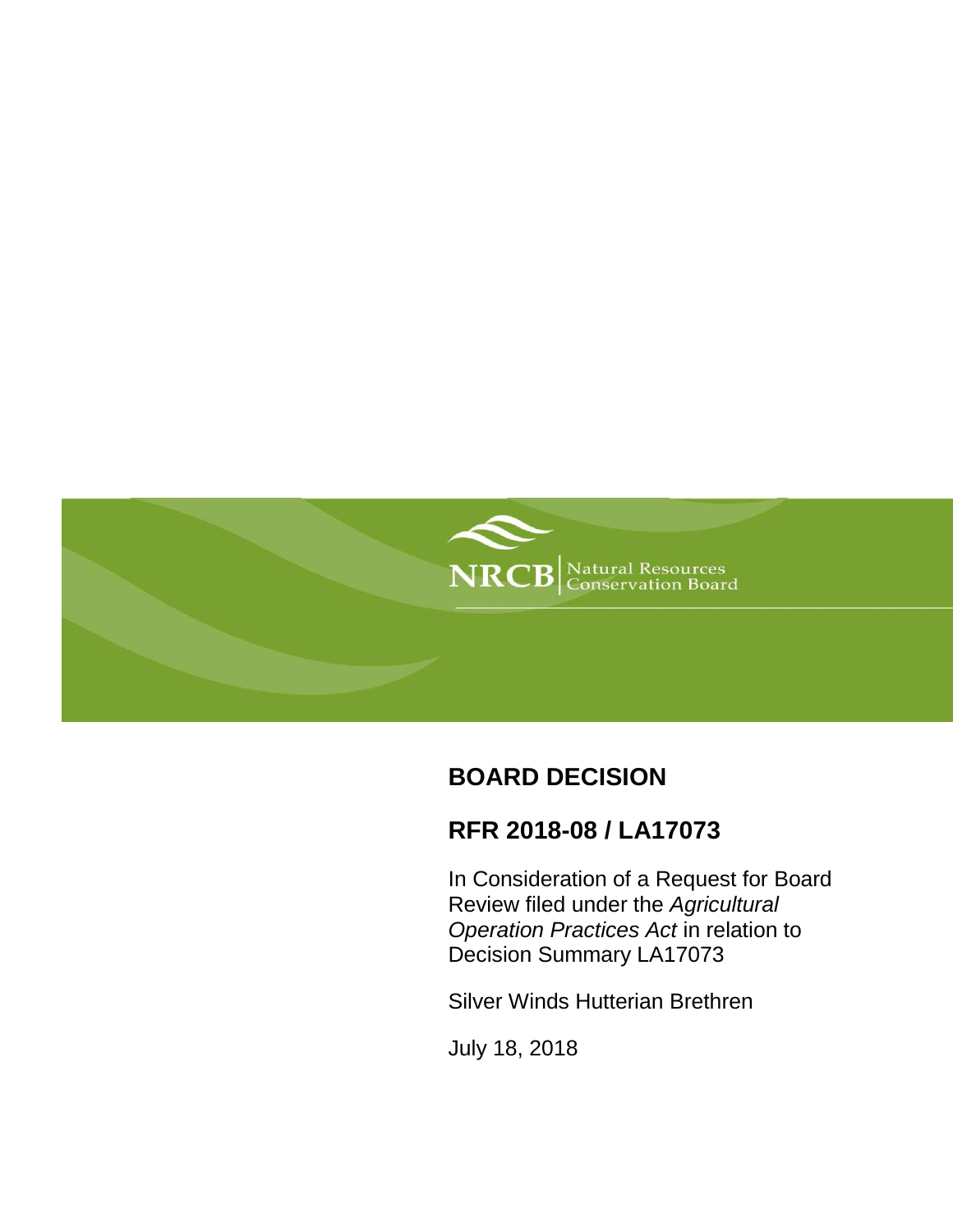# **Background**

On June 11, 2018, NRCB Approval Officer Joe Sonnenberg issued Decision Summary LA17073 in relation to the confined feeding operation (CFO) proposed by Silver Winds Hutterian Brethren (Silver Winds) at NW 06-17-21 W4M in Vulcan County. Silver Winds sought approval for a new CFO consisting of 120 milking cows (plus associated dries and replacements), 15,000 chicken layers, 15,000 chicken pullets, 7,000 turkey toms/breeders, 1,200 ducks and 400 geese. The proposed CFO includes the construction of a dairy barn, concrete liquid manure tank, heifer shed, pullet barn, layer barn, 2 turkey finisher barns, turkey brooder barn, duck and goose barn, and various ancillary structures. The approval officer considered this application in Decision Summary LA17073 and issued an approval with conditions.

Pursuant to section 20(5) of the *Agricultural Operation Practices Act* (AOPA), a Request for Board Review (RFR) of Decision Summary LA17073 was filed by Doug McIntyre on July 3, 2018, who the approval officer had determined is a directly affected party. The RFR was filed within the 10-day filing deadline established by AOPA.

Following receipt of the RFR, all parties were provided with a copy of the RFR and notified of the Board's intent to meet and deliberate on this matter. Directly affected parties with an adverse interest to the matters raised in the RFR were provided the opportunity to make a rebuttal submission in response. The Board did not receive any rebuttal submissions that met the July 11, 2018 filing deadline.

A division of the Board consisting of L. Page Stuart (Panel Chair), Sandi Roberts and Keith Leggat was established on July 5, 2018 to consider the RFR. The Board convened to deliberate on the RFR on July 12 and 18, 2018.

## **Jurisdiction**

The Board's authority for granting a review of an approval officer's decision is found in section 25(1) of AOPA, which states:

- *25(1) The Board must, within 10 working days of receiving an application under section 20(5), 22(4) or 23(3) and within 10 working days of the Board's determination under section 20(8) that a person or organization is a directly affected party,*
	- *(a) dismiss the application for review, if in the opinion of the Board, the issues raised in the application for review were adequately dealt with by the approval officer or the issues raised are of little merit, or*
	- *(b) schedule a review.*

The Board considers that a party requesting a review has the onus of demonstrating that there are sufficient grounds to merit review of the approval officer's decision. Section 14 of the Board Administrative Procedures Regulation describes the information that must be included in each RFR.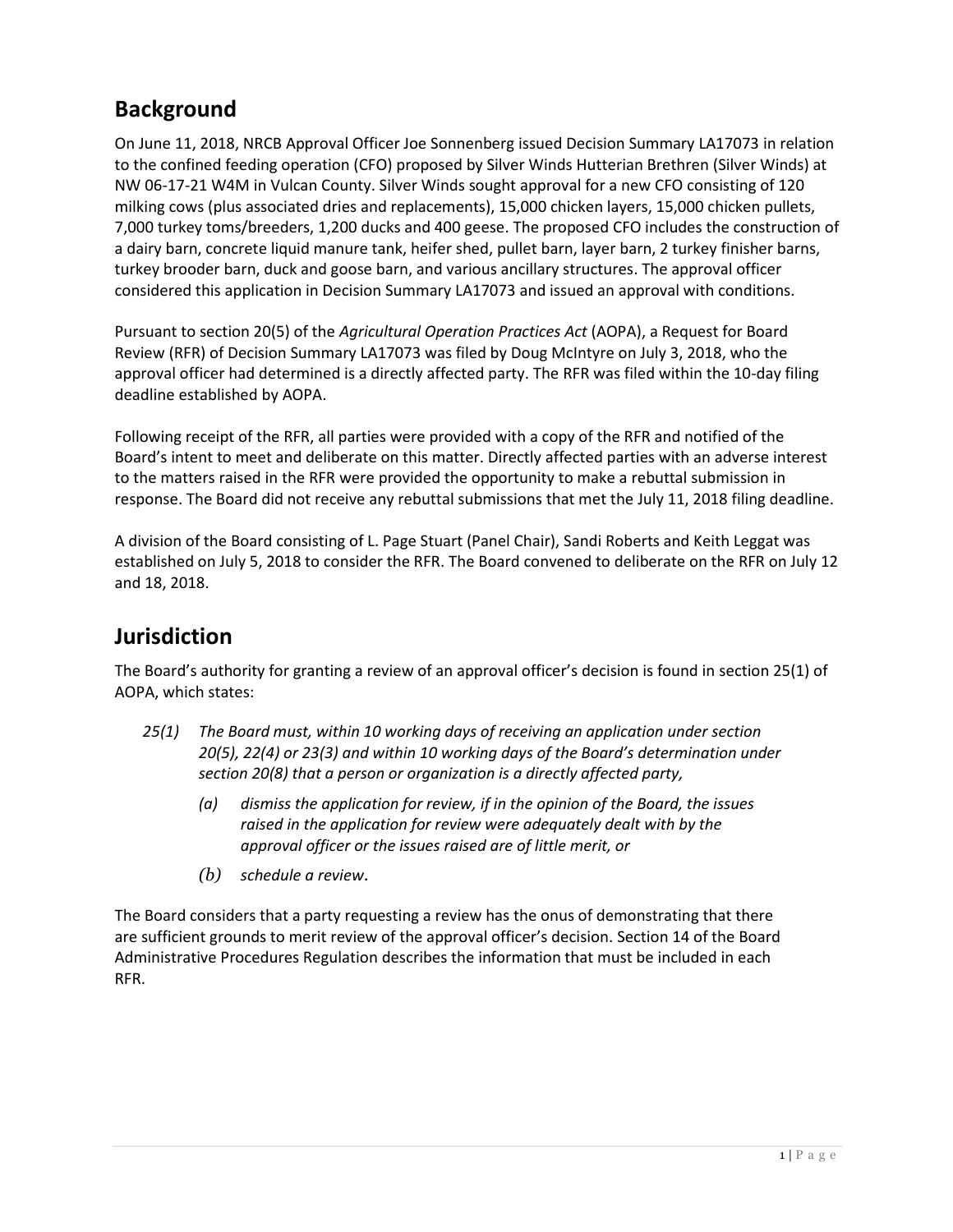## **Documents Considered**

The Board considered the following information:

- Decision Summary LA17073
- Approval LA17073
- Technical Document LA17073
- RFR filed by Doug McIntyre
- Portions of the public record maintained by the approval officer

## **Board Deliberations**

In its deliberations, the Board considered the issues raised in the RFR filed by Mr. McIntyre. The Board must dismiss an application for review if, in its opinion, the issues raised in the RFR were adequately dealt with by the approval officer or the issues are of little merit. The RFR focused on the surface water quality risk associated with manure spreading on irrigated land that drains across Mr. McIntyre's land and into Lake McGregor. Pursuant to the RFR, Mr. McIntyre asked the Board to amend or vary the approval officer's decision to establish manure spreading setbacks to surface drainage features, and to allow spreading of manure on both irrigated land and dry land that does not drain into the ephemeral water course that connects directly to Lake McGregor.

### **Risk to Surface Water Quality**

In the RFR, the applicant stated that the approval officer could not, without first conducting a site visit, adequately assess the risk that surface water movement would carry land-spread manure into a natural drainage to Lake McGregor. The RFR specifically references the irrigated lands immediately west of the building site. The Board notes that the applicant has identified the irrigated portions of section 1-17-22 W4M and W½ 6-17-21 W4M as manure spreading lands. Mr. McIntyre's submission to the approval officer included an invitation asking the approval officer to contact him so that Mr. McIntyre could allow him access to his property to see the drainage system between the manure spreading lands and Lake McGregor. In his RFR, Mr. McIntyre asserted that due diligence was not done in assessing the surface water drainage on the property. Surface water quality protection is a core principle in AOPA, both in association with CFO facilities and with manure spreading activities.

The Board notes that the approval officer was aware of the natural drainage course that flows into Lake McGregor. Indeed, the approval officer refers to that drainage in Appendix C to Decision Summary LA17073. In addressing risk from manure at the CFO facilities entering the natural drainage course to Lake McGregor, the approval officer described the ephemeral creek as being more than 800 metres from the CFO facilities. As part of that risk assessment, the approval officer stated that he mapped drainage patterns of the subject property and then confirmed that mapping during a site visit. In one case the approval officer's file states in a note attached to an elevations map that "Duck and goose barn is near 'drainage divide'. Water most likely to flow SW.[*sic*]" In a Google Earth Pro map created by the approval officer, the approval officer has taken an elevation profile from the duck and goose barn to the southwest that confirms a slope toward the ephemeral creek connected to Lake McGregor. The elevation profile runs directly through a portion of the spreading lands.

The Board finds that the evidence supports Mr. McIntyre's assertion that the identified manure spreading lands, or at least a significant portion of them, would be on land that would drain into Lake McGregor under conditions where sufficient rainfall or snow melt caused surface water to leave the property. The Board also finds that the approval officer understood that the identified manure spreading lands are in the Lake McGregor drainage basin.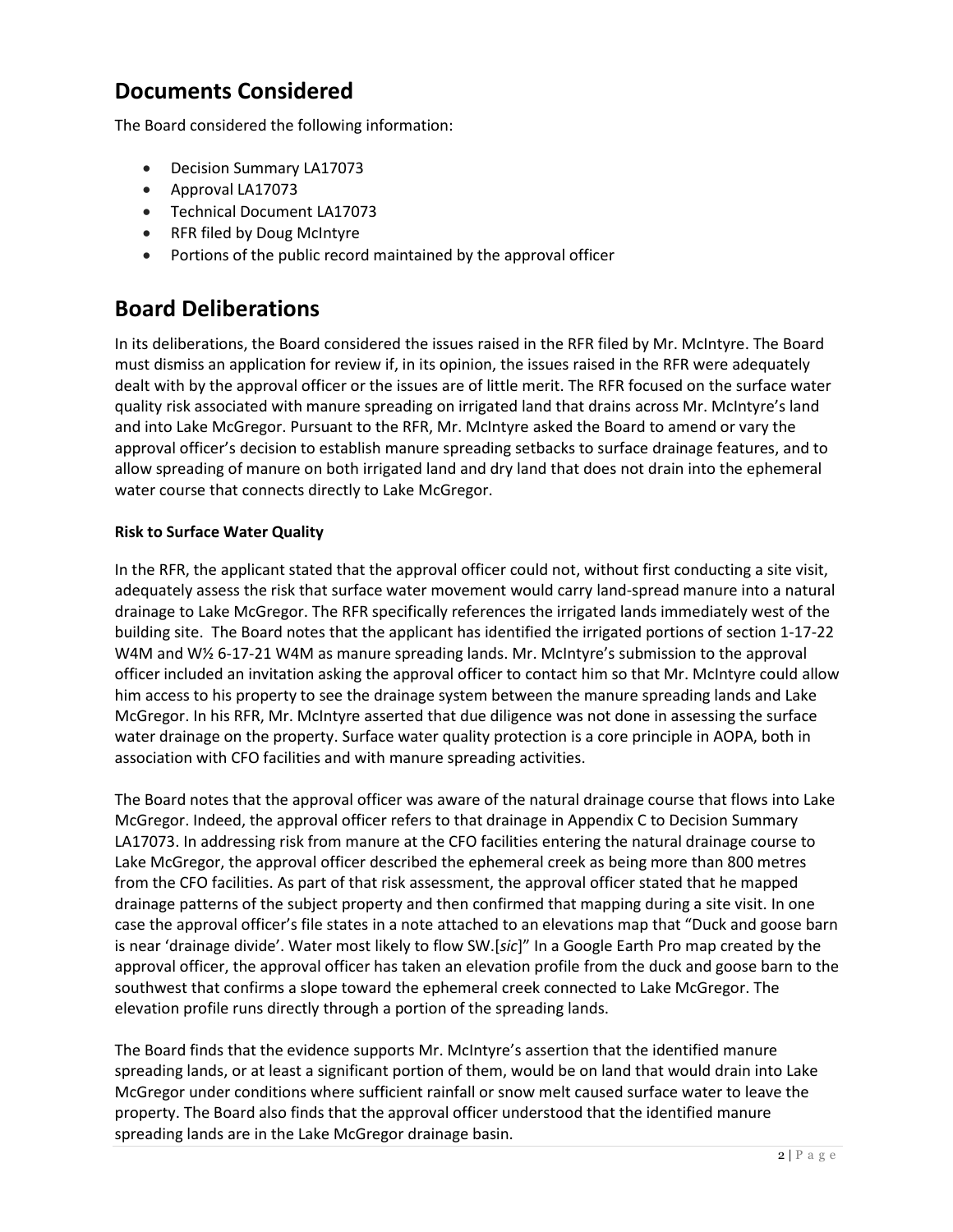At the application stage, approval officers limit their consideration of identified manure spreading lands to an assessment of whether the operator has access to sufficient land to meet the land base requirements to spread the manure produced in the first year of operation. In identifying lands in its application, the operator is not committing to use those specific lands. The NRCB does not generally issue permits for manure to be spread on specific lands unless the operator is seeking relief from certain provisions of the regulations. For this application, such relief is not being sought. Given these circumstances, the Board finds that the approval officer adequately considered the issues raised in the RFR.

Manure application practices and the management of manure must be done in accordance with the AOPA regulations. Regulatory oversight and response in relation to manure management and manure spreading are compliance matters managed by NRCB inspectors. NRCB inspectors have the authority to investigate and enforce various provisions of the Standards and Administration Regulation, including numerous provisions that have the intended purpose of keeping manure to the locations it is has been applied. Preventative provisions include slope-dependent variable setbacks from common bodies of water, and restrictions on spreading over frozen or snow covered land. Other requirements such as record keeping and soil testing track ongoing manure management practices and their relationship to nutrient loads over time.

The Board notes that Mr. McIntyre invited the approval officer to meet with him so he could access the land and understand the surface water drainage pattern. While the Board is satisfied that the approval officer adequately collected sufficient information to fully understand the application, it believes that the review process would have benefited from the approval officer taking up Mr. McIntyre's offer. Had the approval officer met with Mr. McIntyre, he would have had the opportunity to have a candid discussion about the scope of his mandate as an approval officer, the regulatory provisions that exist to protect surface water from land spreading activities, and the role of the NRCB compliance group in investigating any concerns raised. The Board believes there is merit in the approval officer reaching out and offering to meet with Mr. McIntyre once Mr. McIntyre has had the opportunity to review this decision. Such a meeting could also include an NRCB inspector, who could discuss the compliance responsibilities of the NRCB in relation to land spreading.

## **Decision**

As a result of the Board's deliberations, the Board finds that the approval officer adequately considered all issues raised in the filed Request for Review and therefore does not direct any matters to a hearing. The RFR is denied.

DATED at EDMONTON, ALBERTA, this 18<sup>th</sup> day of July, 2018.

\_\_\_\_\_\_\_\_\_\_\_\_\_\_\_\_\_\_\_\_\_\_\_\_\_\_\_\_ \_\_\_\_\_\_\_\_\_\_\_\_\_\_\_\_\_\_\_\_\_\_\_\_\_\_\_\_

*Original signed by:*

\_\_\_\_\_\_\_\_\_\_\_\_\_\_\_\_\_\_\_\_\_\_\_\_\_\_\_\_

L. Page Stuart Sandi Roberts

Keith Leggat